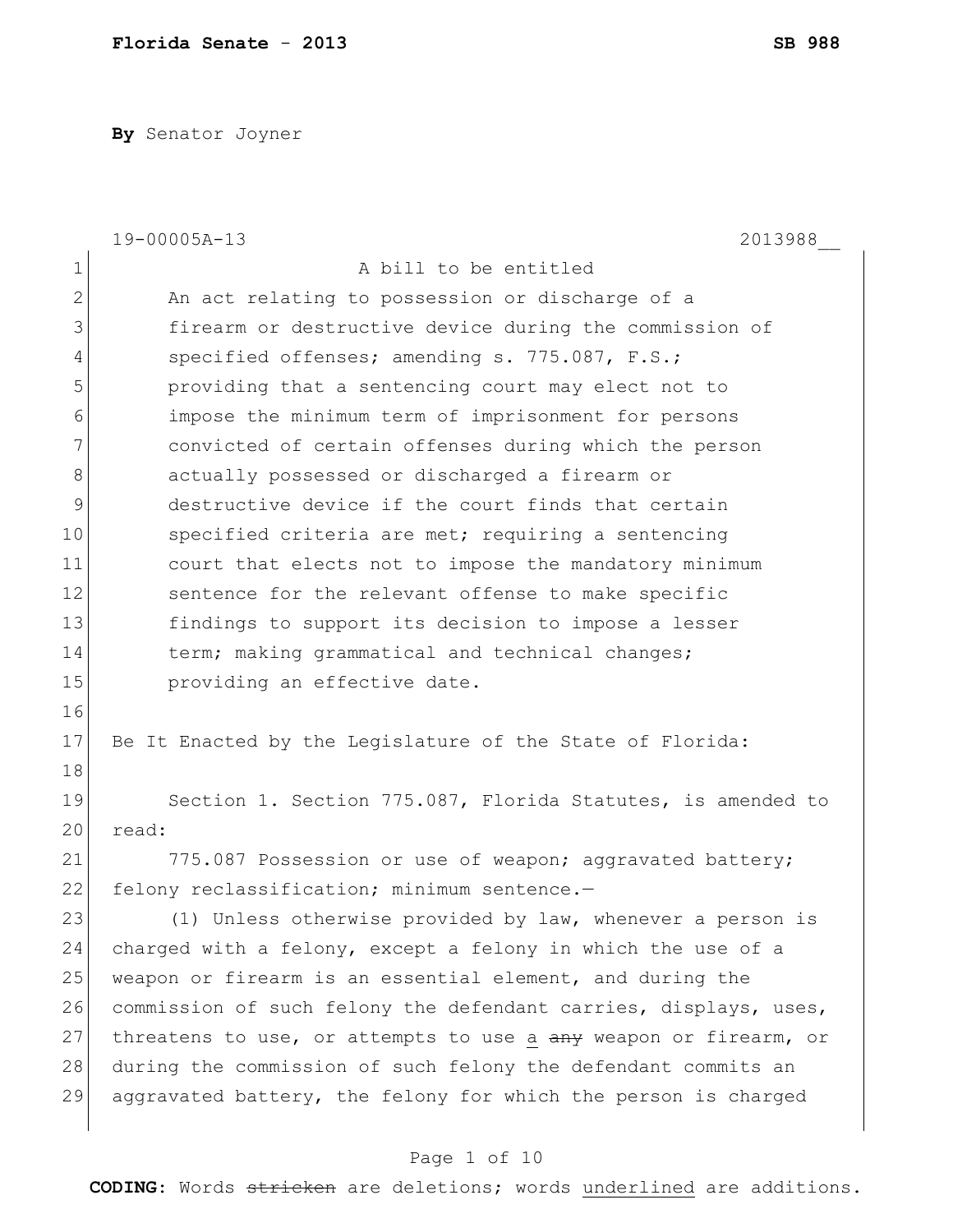|    | 19-00005A-13<br>2013988                                         |
|----|-----------------------------------------------------------------|
| 30 | shall be reclassified as follows:                               |
| 31 | (a) In the case of a felony of the first degree, to a life      |
| 32 | felony.                                                         |
| 33 | (b) In the case of a felony of the second degree, to a          |
| 34 | felony of the first degree.                                     |
| 35 | (c) In the case of a felony of the third degree, to a           |
| 36 | felony of the second degree.                                    |
| 37 |                                                                 |
| 38 | For purposes of sentencing under chapter 921 and determining    |
| 39 | incentive gain-time eligibility under chapter 944, a felony     |
| 40 | offense that which is reclassified under this section is ranked |
| 41 | one level above the ranking under s. 921.0022 or s. 921.0023 of |
| 42 | the felony offense committed.                                   |
| 43 | (2) (a) 1. Except as otherwise provided in subsection (4), a    |
| 44 | any person who is convicted of a felony or an attempt to commit |
| 45 | a felony, regardless of whether the use of a weapon is an       |
| 46 | element of the felony, and the conviction was for:              |
| 47 | a. Murder;                                                      |
| 48 | b. Sexual battery;                                              |
| 49 | c. Robbery;                                                     |
| 50 | d. Burglary;                                                    |
| 51 | e. Arson;                                                       |
| 52 | f. Aggravated assault;                                          |
| 53 | g. Aggravated battery;                                          |
| 54 | h. Kidnapping;                                                  |
| 55 | i. Escape;                                                      |
| 56 | j. Aircraft piracy;                                             |
| 57 | k. Aggravated child abuse;                                      |
| 58 | 1. Aggravated abuse of an elderly person or disabled adult;     |
|    |                                                                 |

# Page 2 of 10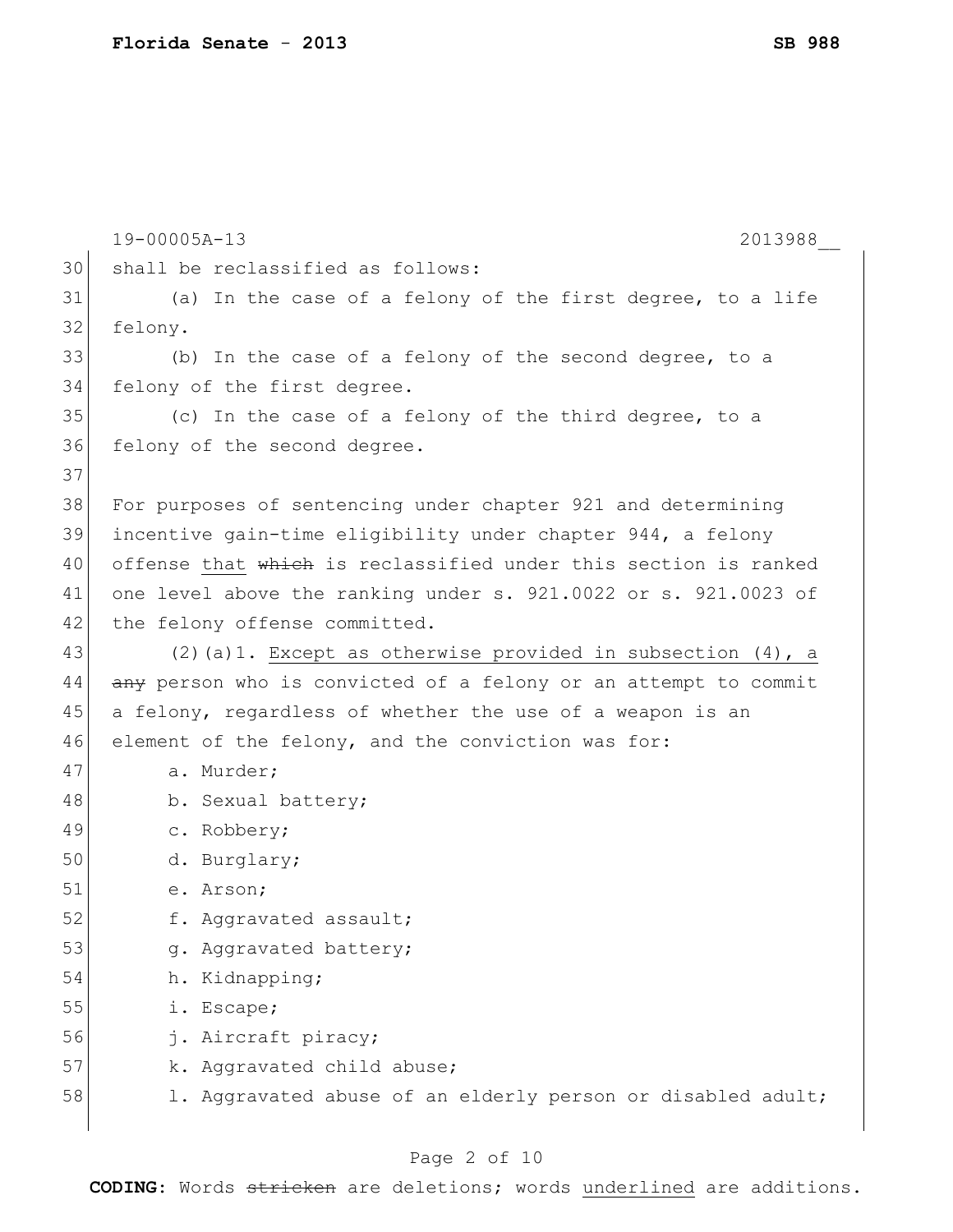19-00005A-13 2013988\_\_ 59 m. Unlawful throwing, placing, or discharging of a 60 destructive device or bomb; 61 n. Carjacking; 62 o. Home-invasion robbery; 63 p. Aggravated stalking; 64  $\vert$  q. Trafficking in cannabis, trafficking in cocaine, capital 65 importation of cocaine, trafficking in illegal drugs, capital 66 importation of illegal drugs, trafficking in phencyclidine, 67 capital importation of phencyclidine, trafficking in 68 methaqualone, capital importation of methaqualone, trafficking 69 in amphetamine, capital importation of amphetamine, trafficking 70 in flunitrazepam, trafficking in gamma-hydroxybutyric acid 71 (GHB), trafficking in 1,4-Butanediol, trafficking in 72 Phenethylamines, or other violation of s. 893.135(1); or 73 **1988** r. Possession of a firearm by a felon 74 75 and during the commission of the offense, such person actually 76 possessed a "firearm" or "destructive device" as those terms are 77 defined in s. 790.001, shall be sentenced to a minimum term of 78 imprisonment of 10 years, except that a person who is convicted 79 for aggravated assault, possession of a firearm by a felon, or 80 burglary of a conveyance shall be sentenced to a minimum term of 81 imprisonment of 3 years if such person possessed a "firearm" or 82 "destructive device" during the commission of the offense. 83 However, if an offender who is convicted of the offense of 84 possession of a firearm by a felon has a previous conviction of 85 committing or attempting to commit a felony listed in s. 86 775.084(1)(b)1. and actually possessed a firearm or destructive 87 device during the commission of the prior felony, the offender

### Page 3 of 10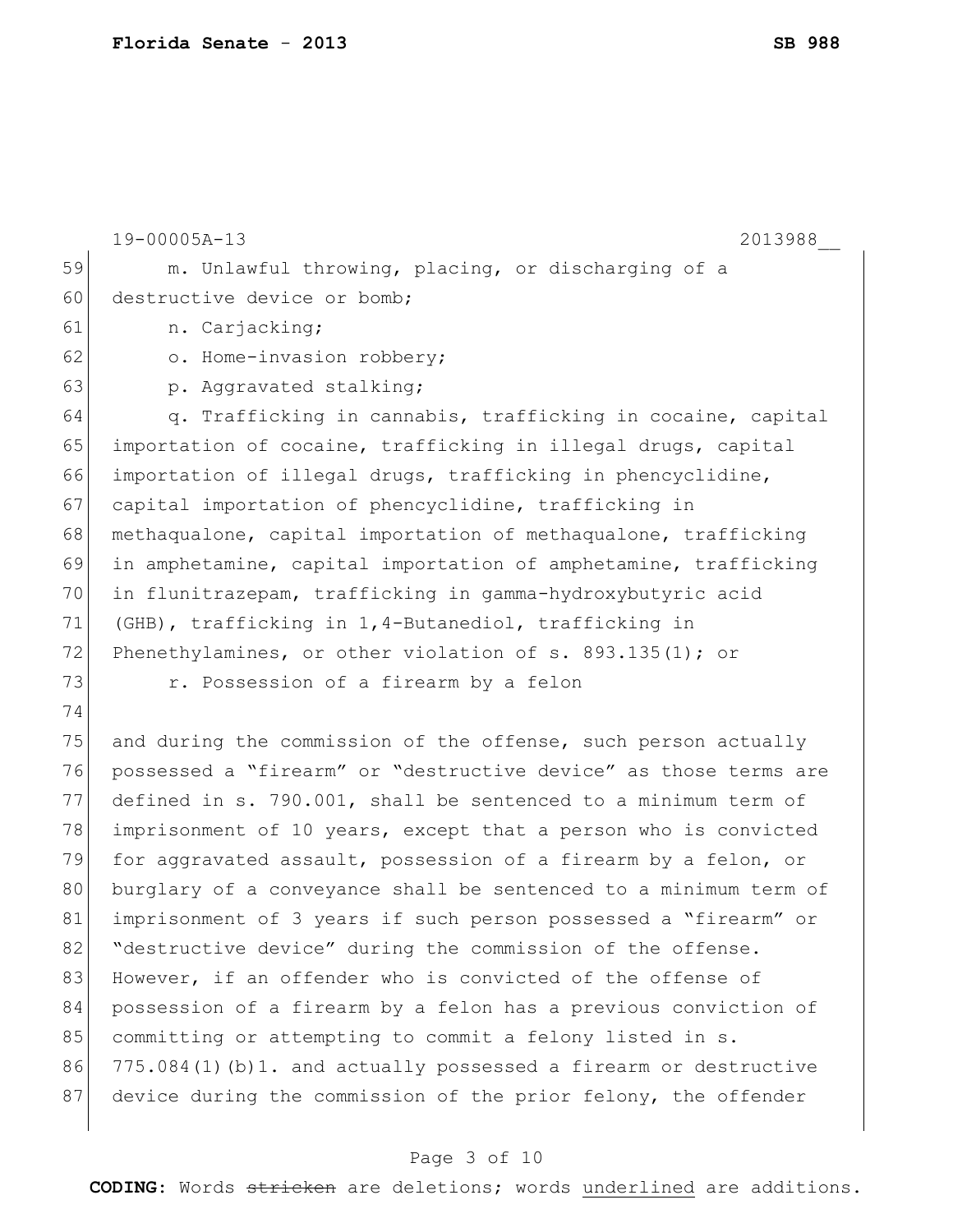19-00005A-13 2013988\_\_

88 shall be sentenced to a minimum term of imprisonment of 10 89 years.

90 2. A Any person who is convicted of a felony or an attempt 91 to commit a felony listed in sub-subparagraphs  $(a) 1.a.-q.$ 92 regardless of whether the use of a weapon is an element of the 93 felony, and during the course of the commission of the felony 94 such person discharged a "firearm" or "destructive device" as 95 defined in s. 790.001 shall be sentenced to a minimum term of 96 imprisonment of 20 years.

97 3. A Any person who is convicted of a felony or an attempt 98 to commit a felony listed in sub-subparagraphs  $(a) 1.a.-q.$ , 99 regardless of whether the use of a weapon is an element of the 100 felony, and during the course of the commission of the felony 101 such person discharged a "firearm" or "destructive device" as 102 defined in s. 790.001 and, as the result of the discharge, death 103 or great bodily harm was inflicted upon a any person, the 104 convicted person shall be sentenced to a minimum term of 105 imprisonment of not less than 25 years and not more than a term 106 of imprisonment of life in prison.

107 (b) Subparagraph (a)1., subparagraph (a)2., or subparagraph 108 (a)3. does not prevent a court from imposing a longer sentence 109 of incarceration as authorized by law in addition to the minimum 110 mandatory sentence, or from imposing a sentence of death 111 pursuant to other applicable law. Subparagraph (a)1., 112 subparagraph (a)  $2.$ , or subparagraph (a)  $3.$  does not authorize a 113 court to impose a lesser sentence than otherwise required by 114 law.

115

116 Notwithstanding s. 948.01, adjudication of guilt or imposition

#### Page 4 of 10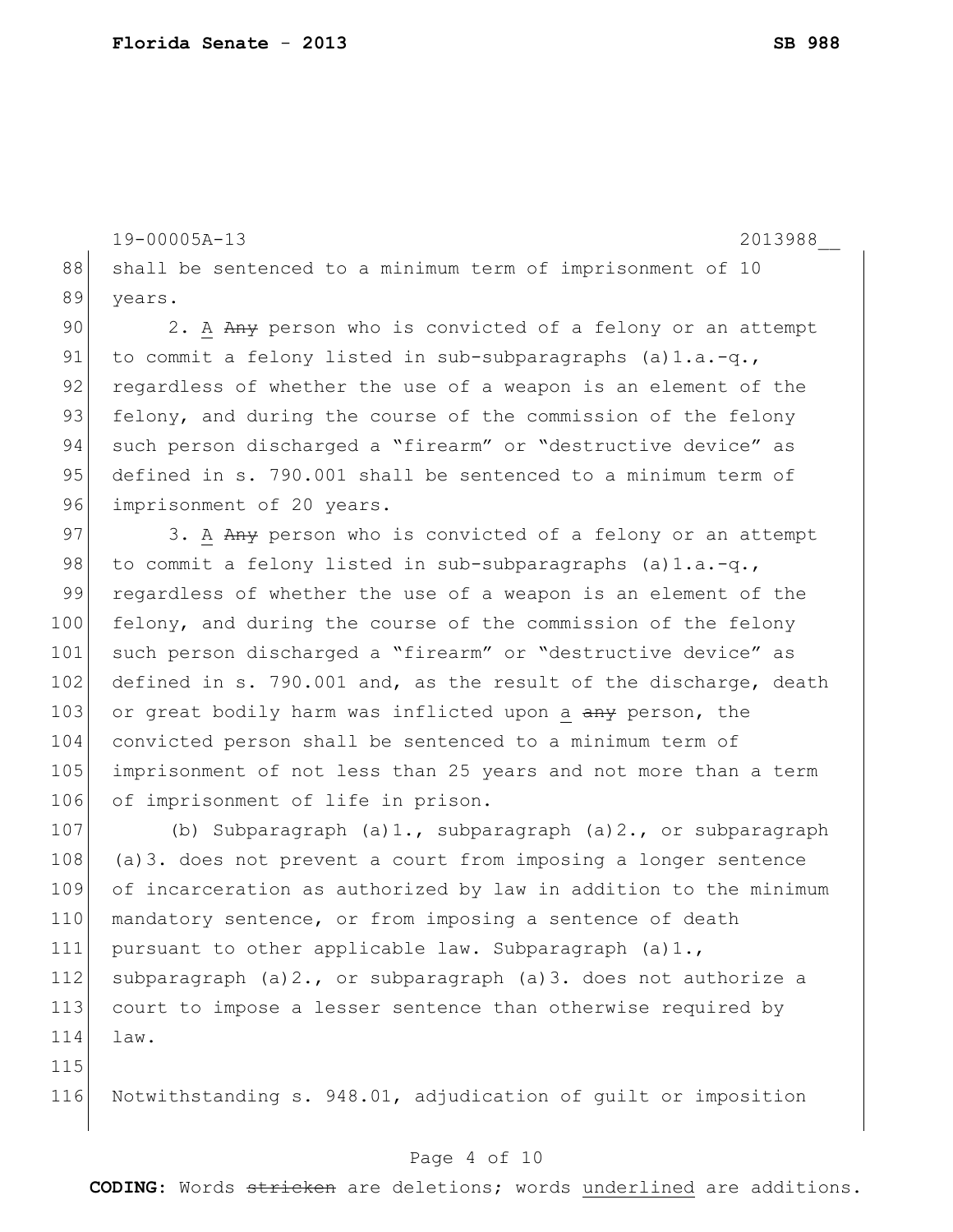19-00005A-13 2013988\_\_ 117 of sentence may shall not be suspended, deferred, or withheld, 118 and the defendant is not eligible for statutory gain-time under 119 s. 944.275 or any form of discretionary early release, other 120 than pardon or executive clemency, or conditional medical 121 release under s. 947.149, before prior to serving the minimum 122 sentence. 123 (c) If the minimum mandatory terms of imprisonment imposed 124 pursuant to this section exceed the maximum sentences authorized 125 by s. 775.082, s. 775.084, or the Criminal Punishment Code under 126 chapter 921, then the mandatory minimum sentence must be 127 imposed. If the mandatory minimum terms of imprisonment pursuant

128 to this section are less than the sentences that could be 129 imposed as authorized by s. 775.082, s. 775.084, or the Criminal 130 Punishment Code under chapter 921, then the sentence imposed by 131 the court must include the mandatory minimum term of 132 imprisonment as required in this section.

133 (d) It is the intent of the Legislature that offenders who 134 actually possess, carry, display, use, threaten to use, or 135 attempt to use firearms or destructive devices be punished to 136 the fullest extent of the law, and the minimum terms of 137 imprisonment imposed pursuant to this subsection shall be 138 imposed for each qualifying felony count for which the person is 139 convicted. The court shall impose a any term of imprisonment 140 provided for in this subsection consecutively to any other term 141 of imprisonment imposed for another any other felony offense.

142 (3)(a)1. Except as otherwise provided in subsection (4), a 143 any person who is convicted of a felony or an attempt to commit 144 a felony, regardless of whether the use of a firearm is an 145 element of the felony, and the conviction was for:

### Page 5 of 10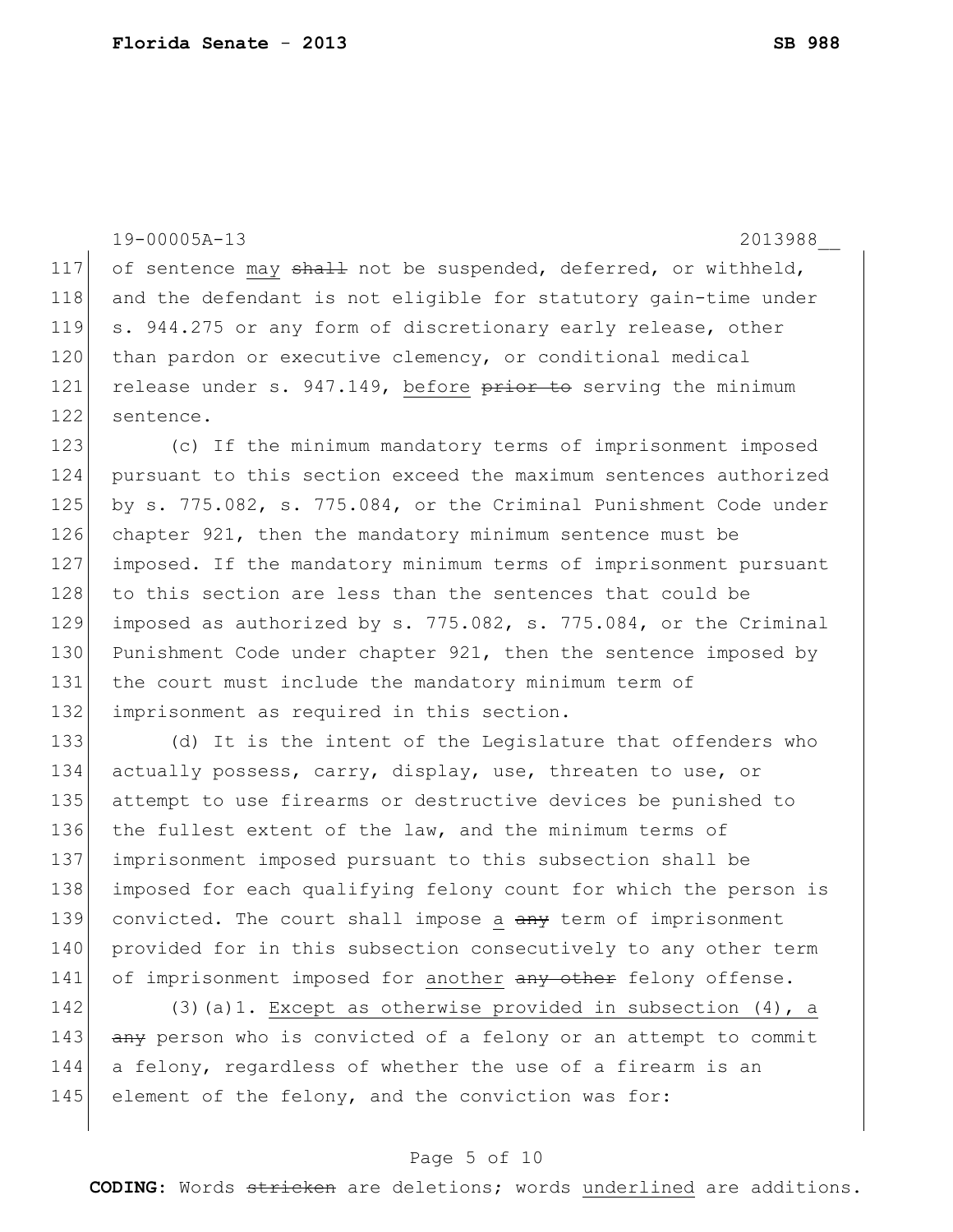19-00005A-13 2013988\_\_ 146 a. Murder; 147 b. Sexual battery; 148 c. Robbery; 149 d. Burglary; 150 e. Arson; 151 f. Aggravated assault; 152 g. Aggravated battery; 153 h. Kidnapping; 154 i. Escape; 155 i. Sale, manufacture, delivery, or intent to sell, 156 manufacture, or deliver a any controlled substance; 157 k. Aircraft piracy; 158 1. Aggravated child abuse; 159 m. Aggravated abuse of an elderly person or disabled adult; 160 **n.** Unlawful throwing, placing, or discharging of a 161 destructive device or bomb; 162 o. Carjacking; 163 p. Home-invasion robbery; 164 | q. Aggravated stalking; or 165  $\vert$  r. Trafficking in cannabis, trafficking in cocaine, capital 166 importation of cocaine, trafficking in illegal drugs, capital 167 importation of illegal drugs, trafficking in phencyclidine, 168 capital importation of phencyclidine, trafficking in 169 methaqualone, capital importation of methaqualone, trafficking 170 in amphetamine, capital importation of amphetamine, trafficking 171 in flunitrazepam, trafficking in gamma-hydroxybutyric acid 172 (GHB), trafficking in 1,4-Butanediol, trafficking in 173 Phenethylamines, or other violation of s. 893.135(1); 174

### Page 6 of 10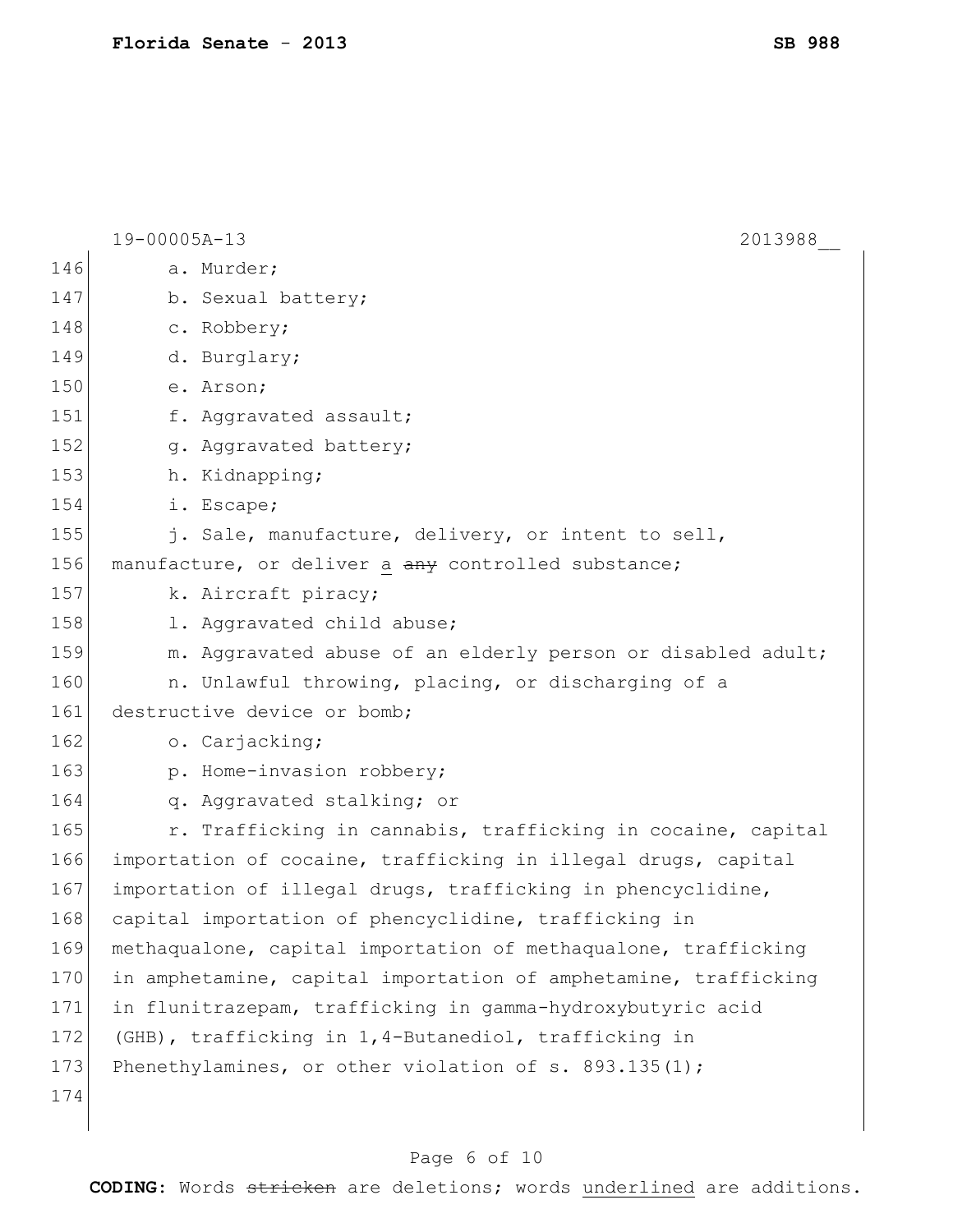19-00005A-13 2013988\_\_ 175 and during the commission of the offense, such person possessed 176 a semiautomatic firearm and its high-capacity detachable box 177 magazine or a machine gun as defined in s. 790.001, shall be 178 sentenced to a minimum term of imprisonment of 15 years. 179 2. A Any person who is convicted of a felony or an attempt 180 to commit a felony listed in subparagraph  $(a) 1$ ., regardless of 181 whether the use of a weapon is an element of the felony, and 182 during the course of the commission of the felony such person 183 discharged a semiautomatic firearm and its high-capacity box 184 magazine or a "machine gun" as defined in s. 790.001 shall be 185 sentenced to a minimum term of imprisonment of 20 years. 186 3. A Any person who is convicted of a felony or an attempt 187 to commit a felony listed in subparagraph (a)1., regardless of 188 whether the use of a weapon is an element of the felony, and 189 during the course of the commission of the felony such person 190 discharged a semiautomatic firearm and its high-capacity box 191 magazine or a "machine gun" as defined in s. 790.001 and, as the 192 result of the discharge, death or great bodily harm was 193 inflicted upon a any person, the convicted person shall be 194 sentenced to a minimum term of imprisonment of not less than 25 195 years and not more than a term of imprisonment of life in 196 prison.

197 (b) Subparagraph (a)1., subparagraph (a)2., or subparagraph 198 (a)3. does not prevent a court from imposing a longer sentence 199 of incarceration as authorized by law in addition to the minimum 200 mandatory sentence, or from imposing a sentence of death 201 pursuant to other applicable law. Subparagraph  $(a)1.$ , 202 subparagraph  $(a)$  2., or subparagraph  $(a)$  3. does not authorize a 203 court to impose a lesser sentence than otherwise required by

#### Page 7 of 10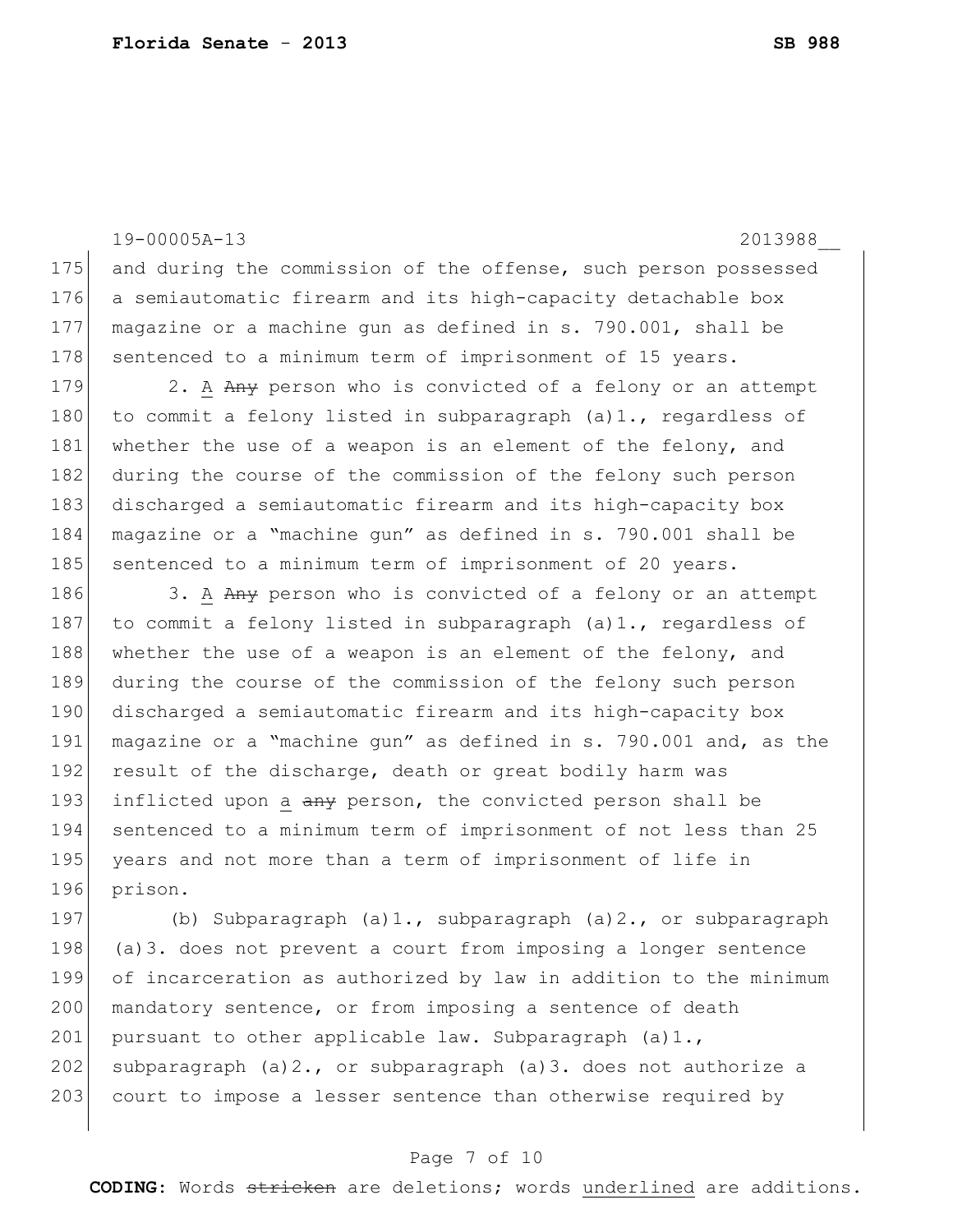19-00005A-13 2013988\_\_

204 law.

205

206 Notwithstanding s. 948.01, adjudication of guilt or imposition 207 of sentence may  $\frac{1}{2}$  not be suspended, deferred, or withheld, 208 and the defendant is not eligible for statutory gain-time under 209 s. 944.275 or any form of discretionary early release, other 210 than pardon or executive clemency, or conditional medical 211 release under s.  $947.149$ , before  $\frac{1}{2}$  besome to serving the minimum 212 sentence.

 (c) If the minimum mandatory terms of imprisonment imposed pursuant to this section exceed the maximum sentences authorized by s. 775.082, s. 775.084, or the Criminal Punishment Code under chapter 921, then the mandatory minimum sentence must be imposed. If the mandatory minimum terms of imprisonment pursuant 218 to this section are less than the sentences that could be 219 imposed as authorized by s.  $775.082$ , s.  $775.084$ , or the Criminal 220 Punishment Code under chapter 921, then the sentence imposed by the court must include the mandatory minimum term of imprisonment as required in this section.

223  $(d)$  It is the intent of the Legislature that offenders who 224 possess, carry, display, use, threaten to use, or attempt to use 225 a semiautomatic firearm and its high-capacity detachable box 226 magazine or a machine qun as defined in  $s. 790.001$  be punished 227 to the fullest extent of the law, and the minimum terms of 228 imprisonment imposed pursuant to this subsection shall be 229 imposed for each qualifying felony count for which the person is 230 convicted. The court shall impose a any term of imprisonment 231 provided for in this subsection consecutively to any other term 232 of imprisonment imposed for another any other felony offense.

### Page 8 of 10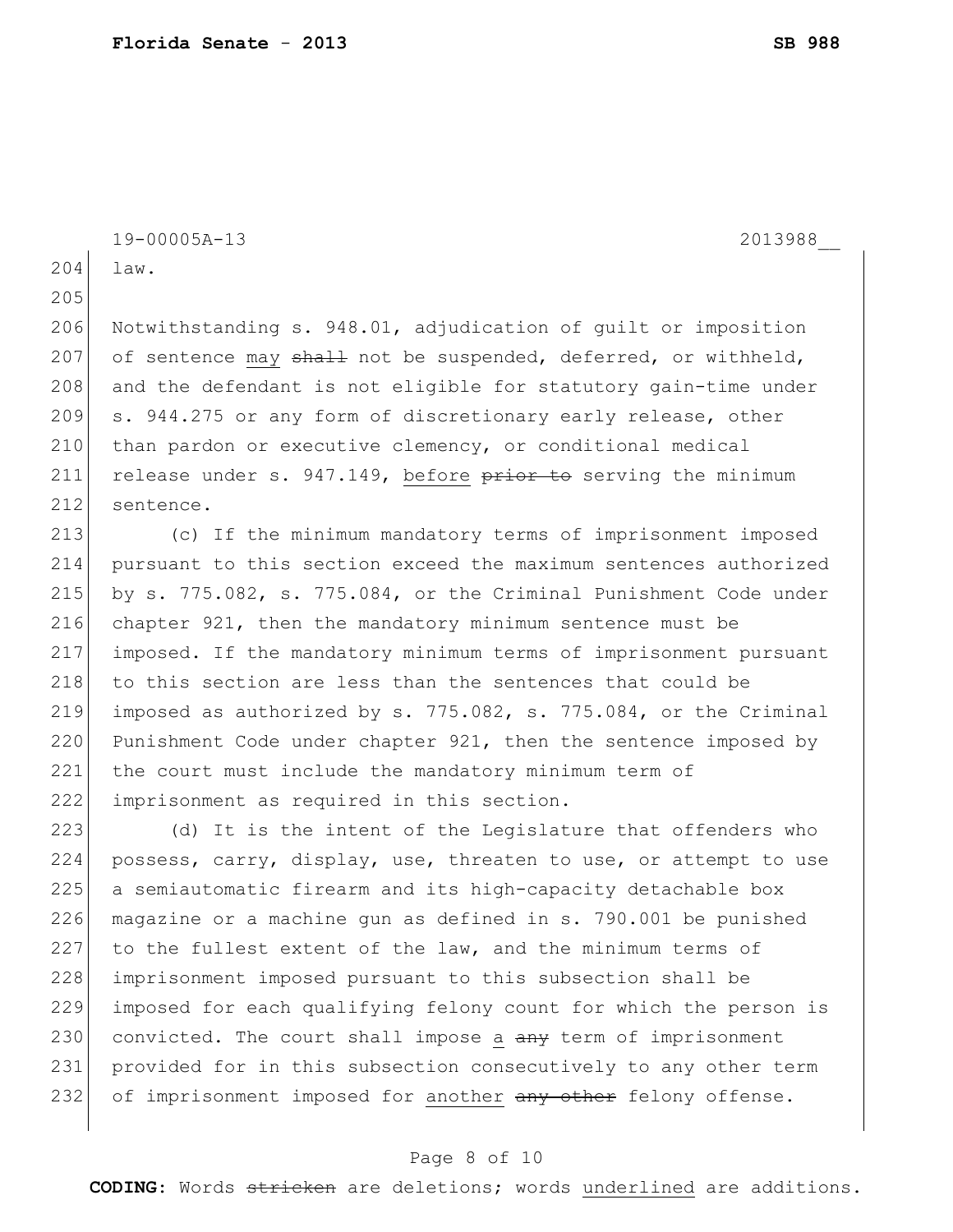|     | 19-00005A-13<br>2013988                                               |
|-----|-----------------------------------------------------------------------|
| 233 | (e) As used in this subsection, the term:                             |
| 234 | 1. "High-capacity detachable box magazine" means a any                |
| 235 | detachable box magazine, for use in a semiautomatic firearm,          |
| 236 | which is capable of being loaded with more than 20 centerfire         |
| 237 | cartridges.                                                           |
| 238 | 2. "Semiautomatic firearm" means a firearm that which is              |
| 239 | capable of firing a series of rounds by separate successive           |
| 240 | depressions of the trigger and which uses the energy of               |
| 241 | discharge to perform a portion of the operating cycle.                |
| 242 | (4) The sentencing court may elect not to impose the                  |
| 243 | mandatory term specified in subsection $(2)$ or subsection $(3)$ , if |
| 244 | applicable, if the court finds that the totality of the               |
| 245 | circumstances involved in the offense do not reasonably justify       |
| 246 | the imposition of a mandatory minimum term. Circumstances that        |
| 247 | may reasonably justify not imposing the mandatory minimum term        |
| 248 | include, but are not limited to, the following:                       |
| 249 | (a) The defendant's actions did not result in injury to               |
| 250 | another person.                                                       |
| 251 | (b) The defendant's actions were a response to exigent                |
| 252 | circumstances.                                                        |
| 253 | (c) The defendant does not have a prior felony conviction             |
| 254 | involving violence.                                                   |
| 255 | (d) The victim was an initiator, willing participant,                 |
| 256 | aggressor, or provoker of the incident.                               |
| 257 | $(5)$ $(4)$ For purposes of imposition of minimum mandatory           |
| 258 | sentencing provisions of this section, with respect to a              |
| 259 | firearm, the term "possession" is defined as carrying it on the       |
| 260 | person. Possession may also be proven by demonstrating that the       |
| 261 | defendant had the firearm within immediate physical reach with        |
|     |                                                                       |

# Page 9 of 10